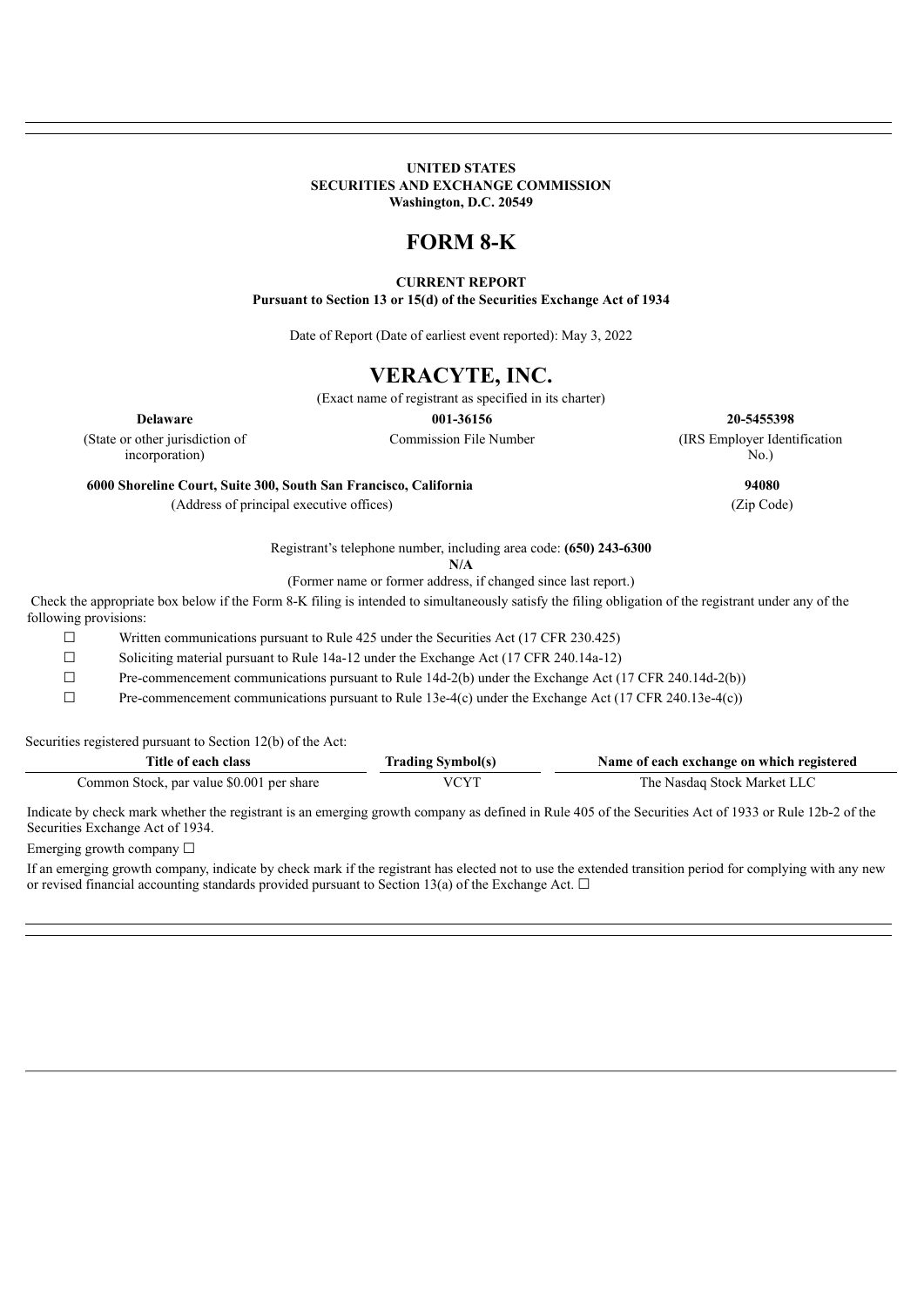### **Item 2.02. Results of Operations and Financial Condition.**

On May 3, 2022, Veracyte, Inc. issued a press release announcing its financial results for the quarter ended March 31, 2022. The full text of the press release is furnished as Exhibit 99.1 to this report.

The information in this Current Report on Form 8-K, including Exhibit 99.1, shall not be deemed to be "filed" for purposes of Section 18 of the Securities Exchange Act of 1934 (the "Exchange Act"), or otherwise subject to the liability of that section, and shall not be incorporated by reference into any registration statement or other document filed under the Securities Act of 1933 or the Exchange Act, except as shall be expressly set forth by specific reference in such filing.

#### **Item 9.01 Financial Statements and Exhibits.**

| (d) Exhibits. |                                                                              |
|---------------|------------------------------------------------------------------------------|
| Exhibit No.   | Description                                                                  |
| 99.1          | <u>Press release issued by Veracyte, Inc. dated May 3, 2022.</u>             |
| 104           | Cover Page Interactive Data File (embedded within the Inline XBRL document). |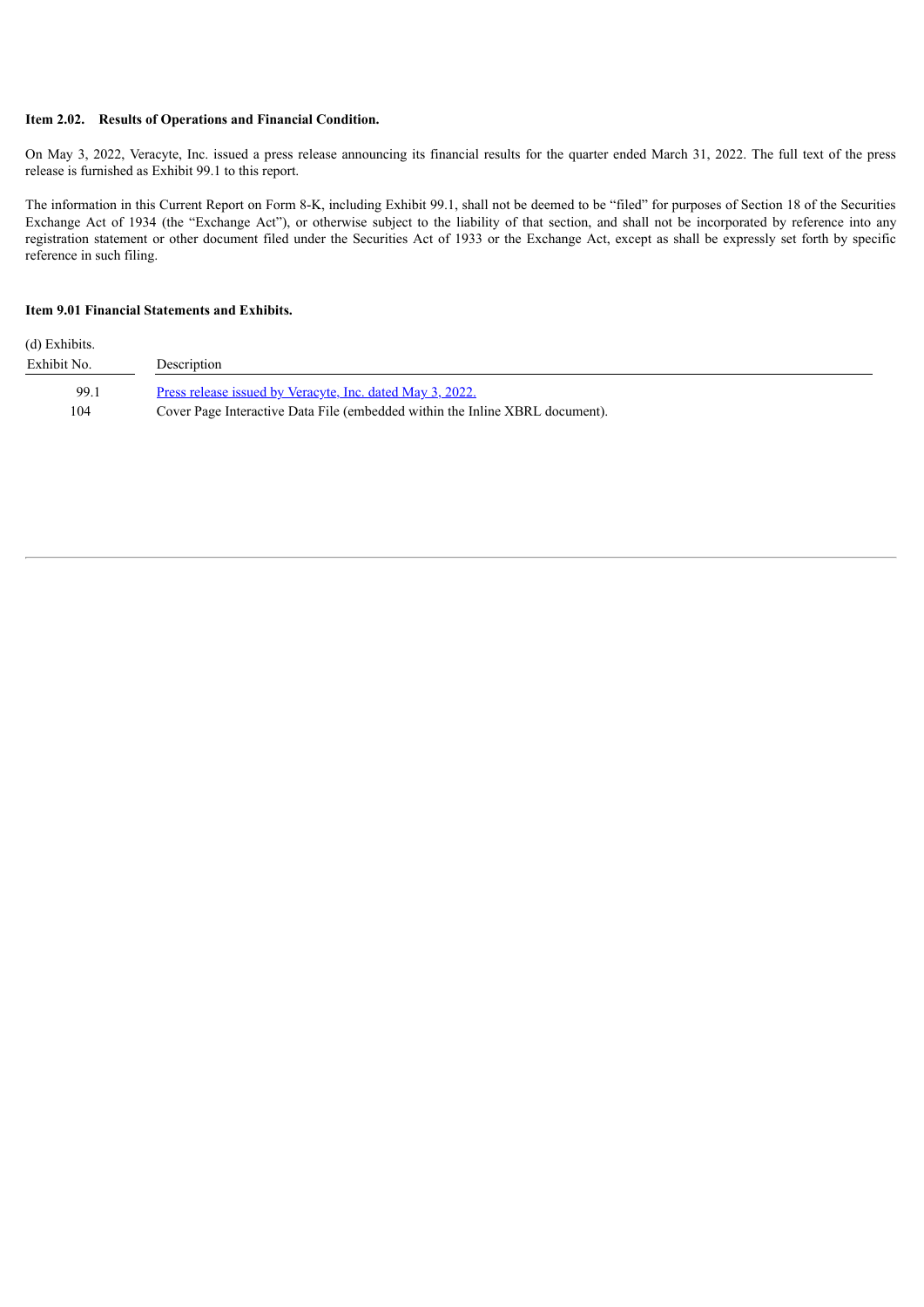### **SIGNATURE**

Pursuant to the requirements of the Securities Exchange Act of 1934, the registrant has duly caused this report to be signed on its behalf by the undersigned hereunto duly authorized.

Dated: May 3, 2022

# VERACYTE, INC.

By: /s/ Rebecca Chambers

*Principal Financial Of icer*

Name: Rebecca Chambers Title: *Chief Financial Of icer*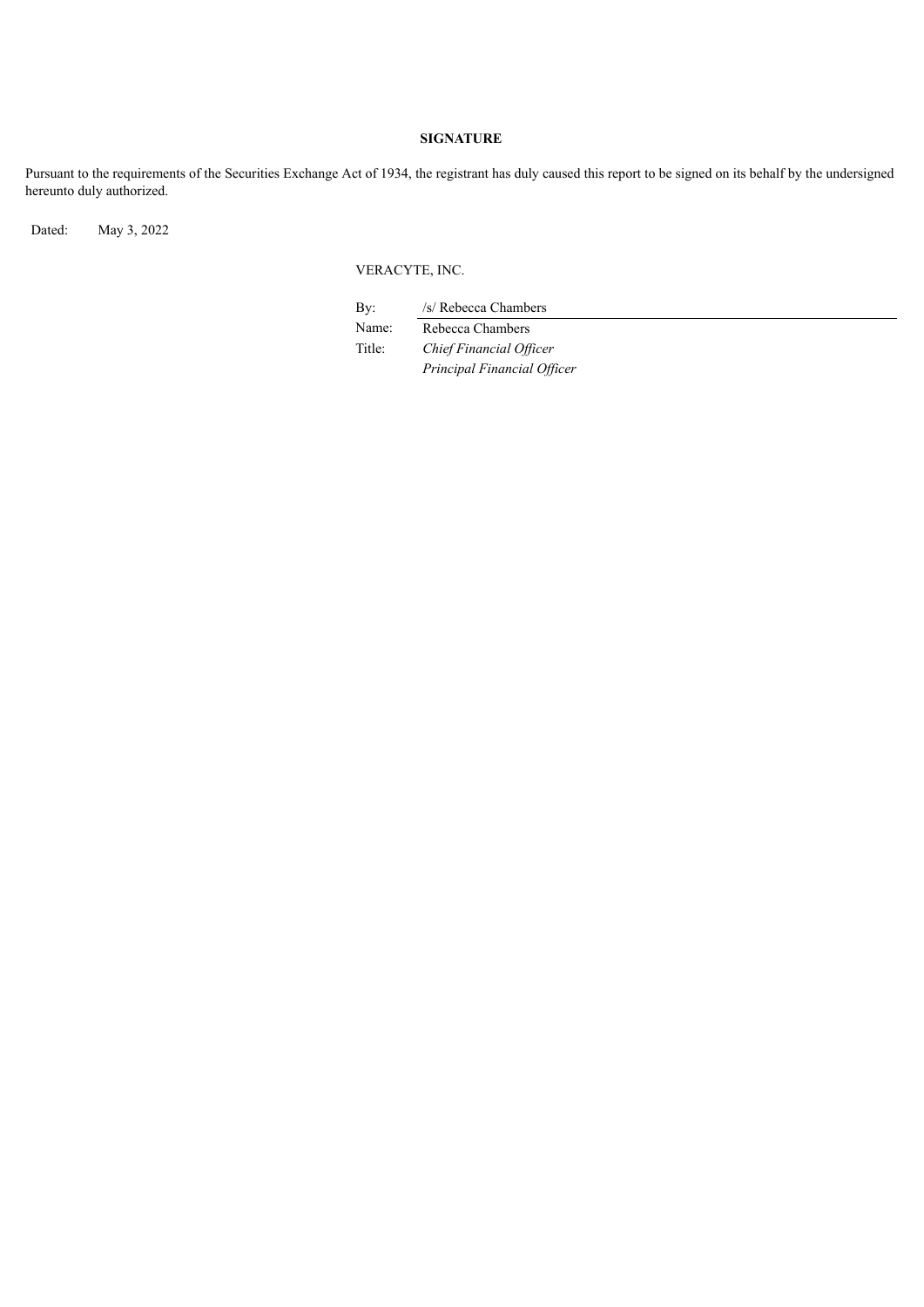

# <span id="page-3-0"></span>**Veracyte Announces First Quarter 2022 Financial Results**

*Grew Total Revenue to \$67.8 million, an Increase of 85%*

*Conference Call and Webcast Today at 4:30 p.m. ET*

SOUTH SAN FRANCISCO, Calif., May 3, 2022 --- Veracyte, Inc. (Nasdaq: VCYT) today announced financial results for the first quarter ended March 31, 2022.

"I am extremely pleased with our team's strong results in the first quarter," said Marc Stapley, Veracyte's chief executive officer. "Last year we assembled the critical elements needed to drive near and long-term growth, including our acquisitions of Decipher Biosciences and HalioDx, complementing our prior acquisition of the nCounter diagnostic platform. We opened this year with the organization re-aligned to fully execute our strategic plan initiatives. With our innovative lab-based business and international reach, enabled by the automated nCounter platform, we are positioned to achieve our vision of improving outcomes for patients all over the world."

### **Key Business Highlights:**

- Increased first quarter total revenue by 85% to \$67.8 million, compared to the first quarter of 2021;
- Grew test volumes to 23,245, an increase of 61% compared to the first quarter of 2021;
- Announced that new, expanded data will be presented at the upcoming American Thoracic Society (ATS) 2022 International Conference on the Percepta Nasal Swab test's performance in current and former smokers with lung nodules, regardless of their smoking history burden;
- Announced that three abstracts will be presented at the upcoming American Urological Association conference highlighting new data on the genomic underpinnings of prostate and bladder cancers, derived from analyses of the Decipher GRID database;
- Introduced the Veracyte Biopharma Atlas, a unique pan-cancer database of comprehensive biomarkers linked to clinical outcome data leveraging Veracyte's unique multi-omic and immuno-oncology capabilities, at the American Association for Cancer Research annual meeting in April;
- Announced that an updated clinical practice guideline, as well as a review article and separate commentary, were published in journals of the American Thoracic Society and highlight the role of the Envisia Genomic Classifier in the diagnosis of idiopathic pulmonary fibrosis (IPF); and
- Ended the first quarter of 2022 with cash and cash equivalents of \$163.6 million.

### **First Quarter 2022 Financial Results**

Total revenue for the first quarter of 2022 was \$67.8 million, compared to \$36.7 million in the first quarter of 2021. Testing revenue was \$56.0 million, an increase of 69% compared to \$33.1 million in the first quarter of 2021 driven by the strong performance of our Decipher urology portfolio. Product revenue was \$3.0 million, a decrease of 3% compared to \$3.1 million in the first quarter of 2021 as volume growth was offset by an approximately 5% currency headwind due to a decline in exchange rates. Biopharmaceutical and other revenue was \$8.8 million, an increase of \$8.2 million compared to \$0.6 million in the first quarter of 2021, driven primarily by the contribution of the HalioDx acquisition.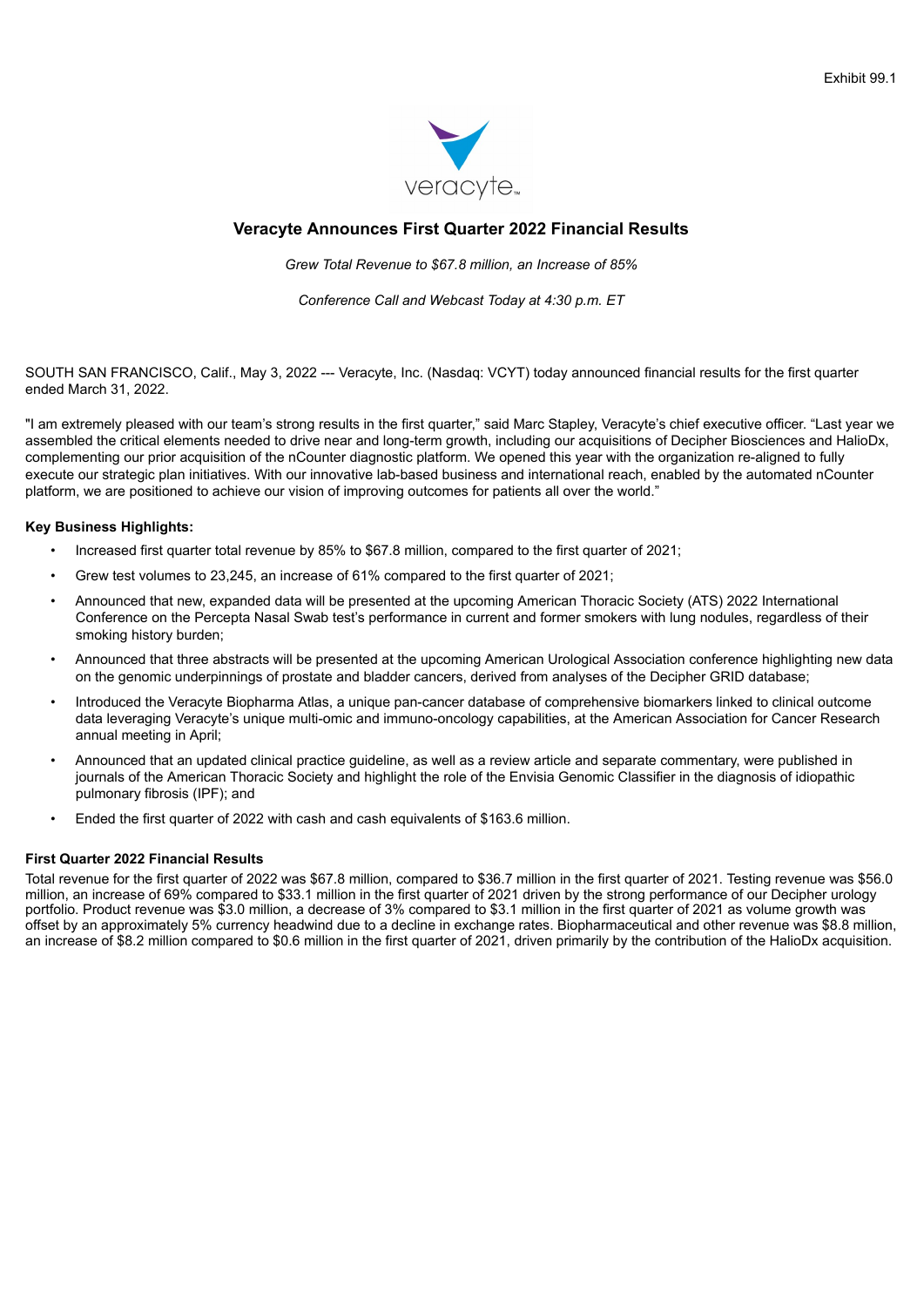Total gross margin for the first quarter of 2022, including the amortization of acquired intangible assets, was 58%, compared to 62% in the first quarter of 2021. Non-GAAP gross margin, excluding the amortization of acquired intangible assets and other acquisition related expenses was 65%, compared to 66% in the first quarter of 2021.

Operating expenses, excluding cost of revenue, were \$54.4 million, a decrease of 20% compared to the first quarter of 2021. Non-GAAP operating expenses, excluding the cost of revenue, amortization of acquired intangible assets and other acquisition related expenses, were \$49.1 million compared to \$31.9 million in the first quarter of 2021.

First quarter 2022 net loss was \$14.5 million, an improvement of 65% compared to the first quarter of 2021. Basic and diluted net loss per common share was \$0.20, an improvement of 70% compared to the first quarter of 2021. Net cash used by operating activities in the first quarter of 2022 was \$8.9 million, an improvement of \$31.7 million compared to the first quarter of 2021.

A reconciliation of GAAP to non-GAAP financial measures has been provided in the tables included in this press release. An explanation of these measures is also included below under the heading "Note Regarding Use of Non-GAAP Financial Measures."

#### **2022 Financial Outlook**

The company is currently projecting full year 2022 total revenue of \$265 million to \$275 million, representing year-over-year growth of 21% to 25% compared to the prior year. This compares to our prior 2022 total revenue guidance of \$260 million to \$275 million.

### **Conference Call and Webcast Details**

Veracyte will host a conference call and webcast today at 4:30 p.m. Eastern Time to discuss the company's financial results and provide a general business update. The conference call will be webcast live from the company's website and will be available via the following link: https://edge.media-server.com/mmc/p/iy7oapub. The webcast should be accessed 10 minutes prior to the conference call start time. A replay of the webcast will be available for one year following the conclusion of the live broadcast and will be accessible on the company's website at https://investor.veracyte.com/events-presentations.

The conference call can be accessed as follows:

| U.S./Canada participant dial-in number (toll-free): | (855) 541-0980 |
|-----------------------------------------------------|----------------|
| International participant dial-in number:           | (970) 315-0440 |
| Conference I.D.:                                    | 3848138        |

#### **About Veracyte**

Veracyte (Nasdaq: VCYT) is a global diagnostics company that improves patient care by answering important clinical questions to inform diagnosis and treatment decisions. Our growing menu of advanced diagnostic tests help patients avoid risky, costly procedures and interventions, and reduce time to appropriate treatment. Our tests address eight of the ten most prevalent cancers as defined by incidence in the United States. In addition to making our tests available in the United States through our central laboratories, our exclusive license to our best-in-class diagnostics instrument positions us to deliver our tests to patients worldwide through laboratories that can perform them locally. Veracyte is based in South San Francisco, California. For more information, please visit www.veracyte.com and follow the company on Twitter (@veracyte).

#### **Cautionary Note Regarding Forward-Looking Statements**

This press release contains forward-looking statements, including, but not limited to, our statements related to our expected total revenue and other financial and operating results for 2022 and our plans, objectives, expectations (financial and otherwise) or intentions with respect to our Prosigna, Afirma, Percepta, Envisia, LymphMark, Decipher Prostate, Percepta Nasal Swab, Percepta Genomic Atlas and Decipher Bladder tests and products, including our biopharma atlas, for use in diagnosing and treating diseases, Medicare coverage, and our commercial organization. Forward-looking statements can be identified by words such as: "appears," "anticipate," "intend," "plan," "expect," "believe," "should," "may," "will," "positioned," "designed" and similar references to future periods. Actual results may differ materially from those projected or suggested in any forward-looking statements. These statements involve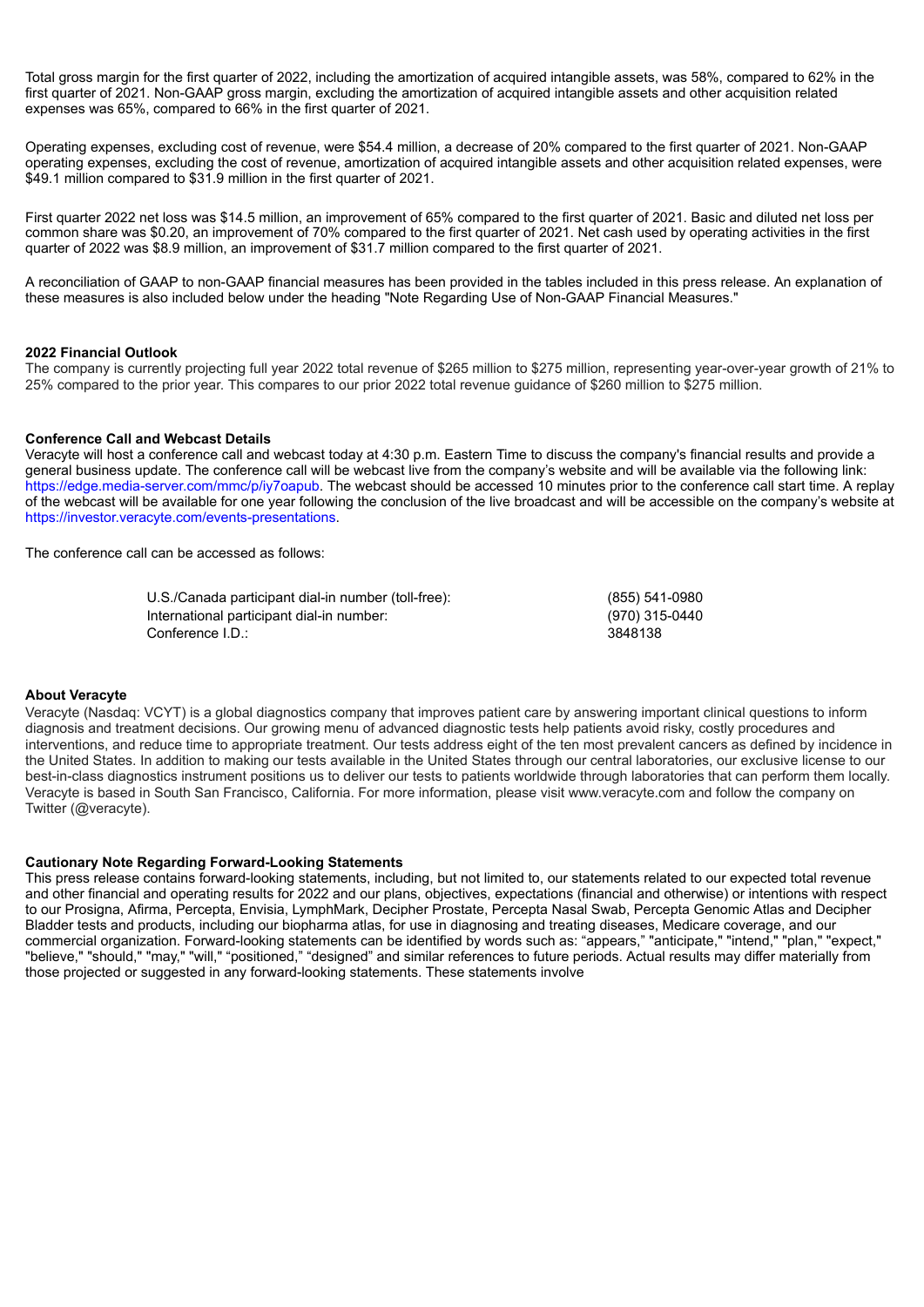risks and uncertainties, which could cause actual results to differ materially from our predictions, and include, but are not limited to our ability to launch, commercialize and receive reimbursement for our products, to successfully integrate the HalioDx and Decipher businesses and execute on our business plans; continue to scale our global operations and enhance our internal control environment; the impact of the COVID-19 pandemic and its variants on our business and general economic conditions; and the performance and utility of our tests in the clinical environment. Additional factors that may impact these forward-looking statements can be found under the caption "Risk Factors" in our Annual Report on Form 10-K filed on February 28, 2022, and our Quarterly Report on Form 10-Q to be filed for the three months ended March 31, 2022. Copies of these documents, when available, may be found in the Investors section of our website at www.investor.veracyte.com. These forward-looking statements speak only as of the date hereof and, except as required by law, we specifically disclaim any obligation to update these forward-looking statements or reasons why actual results might differ, whether as a result of new information, future events or otherwise.

Veracyte, the Veracyte logo, HalioDx, Decipher, Decipher GRID, Afirma, Percepta, Envisia, Prosigna, LymphMark, Immunoscore, TMExplore, Brightplex, Immunosign, "Know by Design" and "More about You" are registered trademarks of Veracyte, Inc. and its subsidiaries in the U.S. and selected countries. nCounter is the registered trademark of NanoString Technologies, Inc. in the U.S. and selected countries and used by Veracyte under license.

### **Note Regarding Use of Non-GAAP Financial Measures**

In addition to the financial measures prepared in accordance with generally accepted accounting principles (GAAP), this press release and the accompanying tables contain, and reference certain non‐GAAP results including non-GAAP gross margin, non-GAAP operating expenses, and non-GAAP loss from operations. These measures are not meant to be considered superior to or a substitute for financial measures calculated in accordance with GAAP, and investors are cautioned that there are material limitations associated with the use of non-GAAP financial measures as an analytical tool.

We use non-GAAP measures to internally evaluate and analyze financial results. We believe these non-GAAP financial measures provide investors with useful supplemental information about the financial performance of our business, enable comparison of financial results between periods where certain items may vary independent of business performance, and enable comparison of our financial results with other public companies, many of which present similar non-GAAP financial measures. However, the non-GAAP measures we present may be different from those used by other companies.

We exclude amortization of acquired intangible assets, acquisition-related expenses relating to our acquisitions of Decipher Biosciences and HalioDx from certain of our non-GAAP measures. Management has excluded the effects of these items in non-GAAP measures to help investors gain a better understanding of the core operating results and future prospects of the company, consistent with how management measures and forecasts the company's performance, especially when comparing such results to previous periods or forecasts. The company encourages investors to carefully consider its results under GAAP, as well as its supplemental non‐GAAP information and the reconciliation between these presentations, to more fully understand its business.

Reconciliations between our GAAP results and non‐GAAP financial measures are presented in the tables of this release.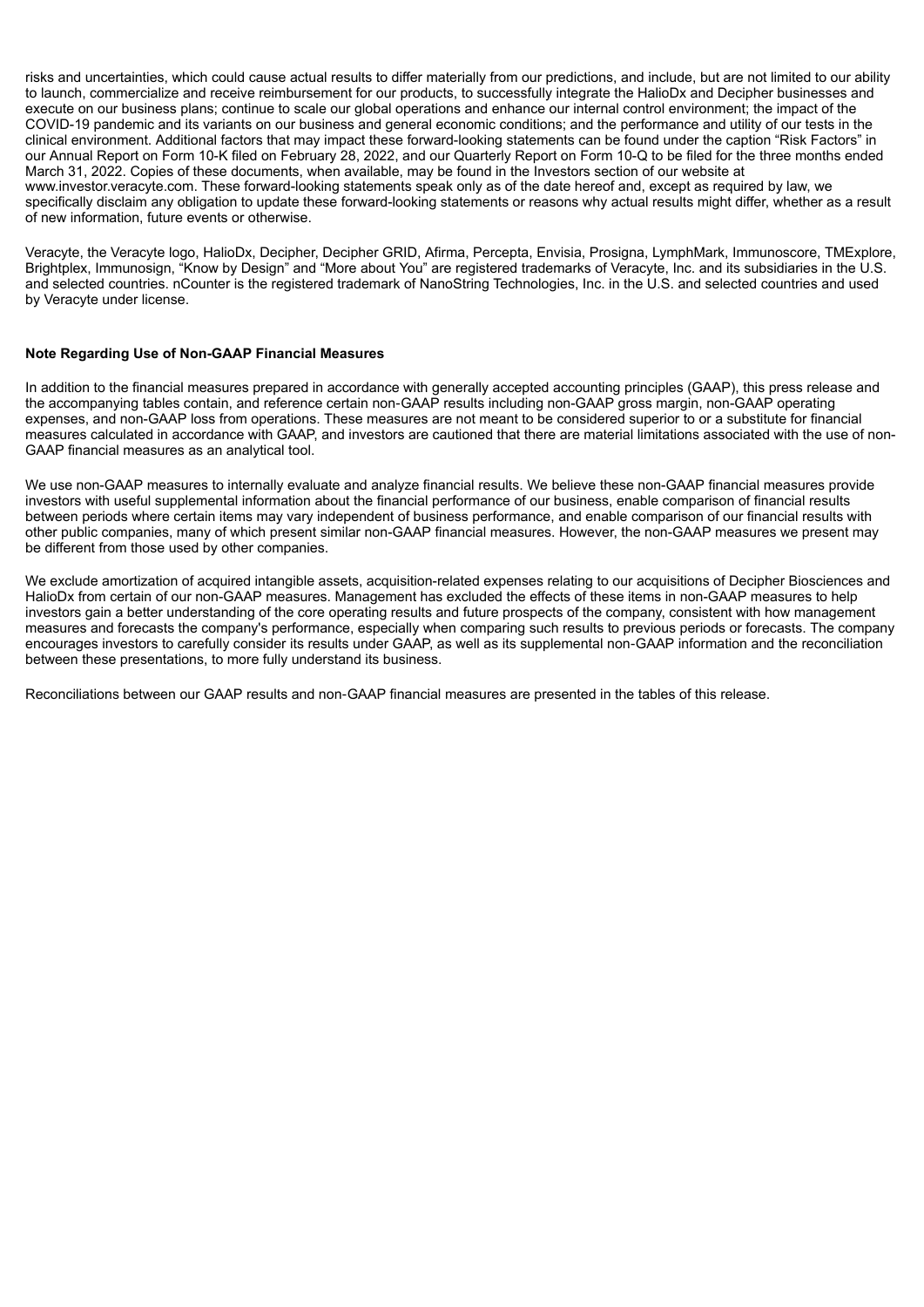# VERACYTE, INC. CONDENSED CONSOLIDATED STATEMENTS OF OPERATIONS (Unaudited)

(In thousands of dollars, except share and per share amounts)

|                                                                        | Three Months Ended March 31, |            |      |            |  |
|------------------------------------------------------------------------|------------------------------|------------|------|------------|--|
|                                                                        |                              | 2022       | 2021 |            |  |
| Revenues:                                                              |                              |            |      |            |  |
| Testing revenue                                                        | \$                           | 55,980     | \$   | 33,078     |  |
| Product revenue                                                        |                              | 2,979      |      | 3,059      |  |
| Biopharmaceutical and other revenue                                    |                              | 8,824      |      | 566        |  |
| Total revenue                                                          |                              | 67,783     |      | 36,703     |  |
| Operating expenses (1):                                                |                              |            |      |            |  |
| Cost of testing revenue                                                |                              | 17,523     |      | 10,832     |  |
| Cost of product revenue                                                |                              | 1,575      |      | 1,490      |  |
| Cost of biopharmaceutical and other revenue                            |                              | 4.615      |      | 81         |  |
| Research and development                                               |                              | 9,166      |      | 5,336      |  |
| Selling and marketing                                                  |                              | 23,754     |      | 16,296     |  |
| General and administrative                                             |                              | 20,912     |      | 46,282     |  |
| Intangible asset amortization                                          |                              | 5,486      |      | 1,801      |  |
| Total operating expenses                                               |                              | 83,031     |      | 82,118     |  |
| Loss from operations                                                   |                              | (15, 248)  |      | (45, 415)  |  |
| Other income (loss), net                                               |                              | 784        |      | (248)      |  |
| Loss before income taxes                                               |                              | (14, 464)  |      | (45, 663)  |  |
| Income tax benefit                                                     |                              | (3)        |      | (3,795)    |  |
| Net loss                                                               | \$                           | (14,461)   | \$   | (41, 868)  |  |
| Net loss per common share, basic and diluted                           | \$                           | (0.20)     | \$   | (0.66)     |  |
| Shares used to compute net loss per common share, basic and<br>diluted |                              | 71,229,672 |      | 63,331,702 |  |

1. Cost of revenue, research and development, sales and marketing and general and administrative expenses include the following stockbased compensation related expenses:

|                                        | Three Months Ended March 31, |       |  |       |  |  |
|----------------------------------------|------------------------------|-------|--|-------|--|--|
|                                        |                              | 2022  |  | 2021  |  |  |
| Cost of revenue                        | \$                           | 271   |  | 131   |  |  |
| Research and development               |                              | 1.656 |  | 844   |  |  |
| Selling and marketing                  |                              | 1.046 |  | 1,037 |  |  |
| General and administrative             |                              | 3.882 |  | 1,843 |  |  |
| Total stock-based compensation expense |                              | 6.855 |  | 3,855 |  |  |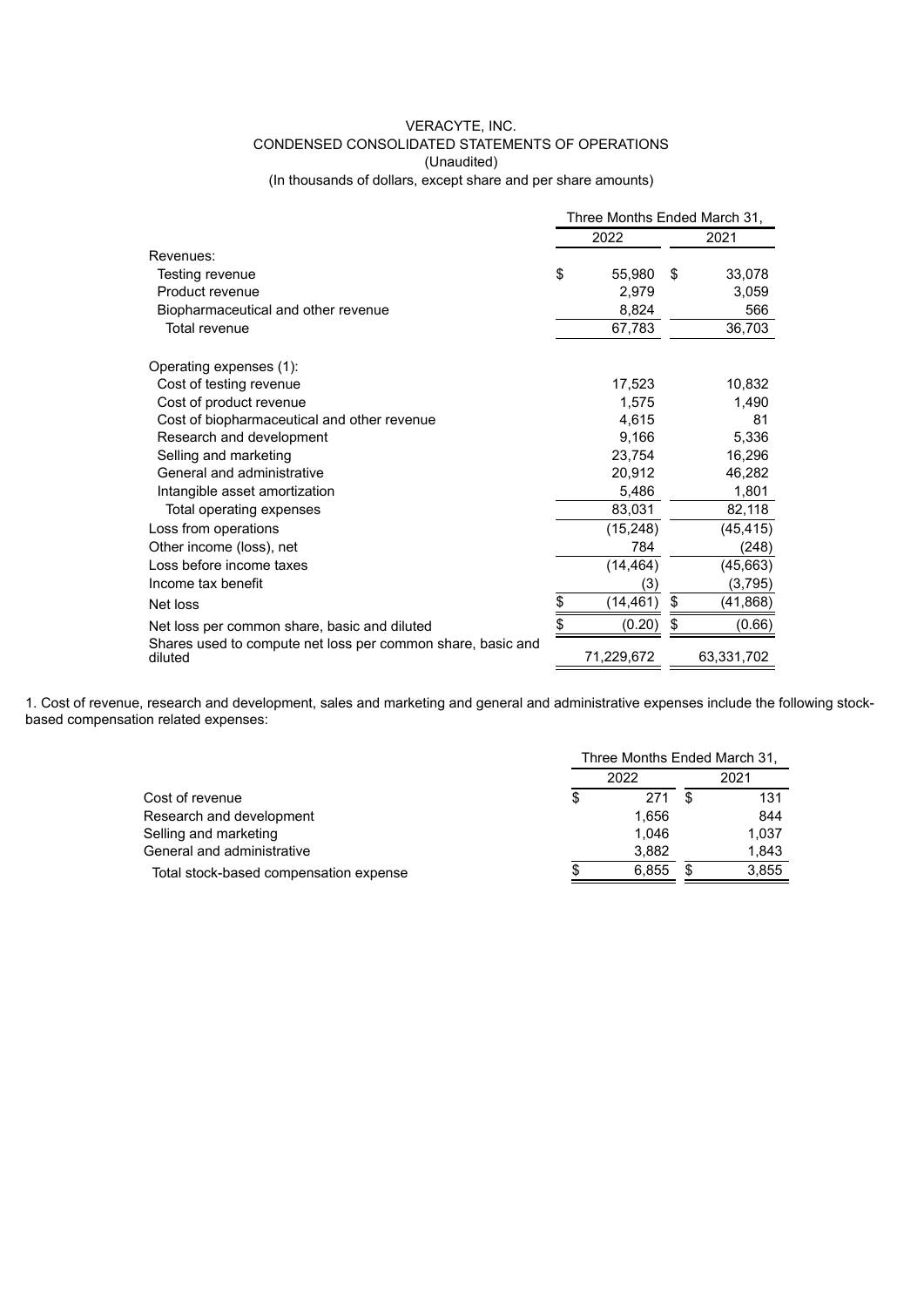# VERACYTE, INC. CONDENSED CONSOLIDATED STATEMENT OF COMPREHENSIVE LOSS (Unaudited) (In thousands)

|                                            | Three Months Ended March 31, |                |      |           |  |  |  |
|--------------------------------------------|------------------------------|----------------|------|-----------|--|--|--|
|                                            |                              | 2022           | 2021 |           |  |  |  |
| Net loss                                   | S                            | $(14, 461)$ \$ |      | (41, 868) |  |  |  |
| Other comprehensive loss:                  |                              |                |      |           |  |  |  |
| Change in currency translation adjustments |                              | (5,598)        |      |           |  |  |  |
|                                            |                              |                |      |           |  |  |  |
| Net comprehensive loss                     |                              | (20, 059)      |      | (41,868)  |  |  |  |
|                                            |                              |                |      |           |  |  |  |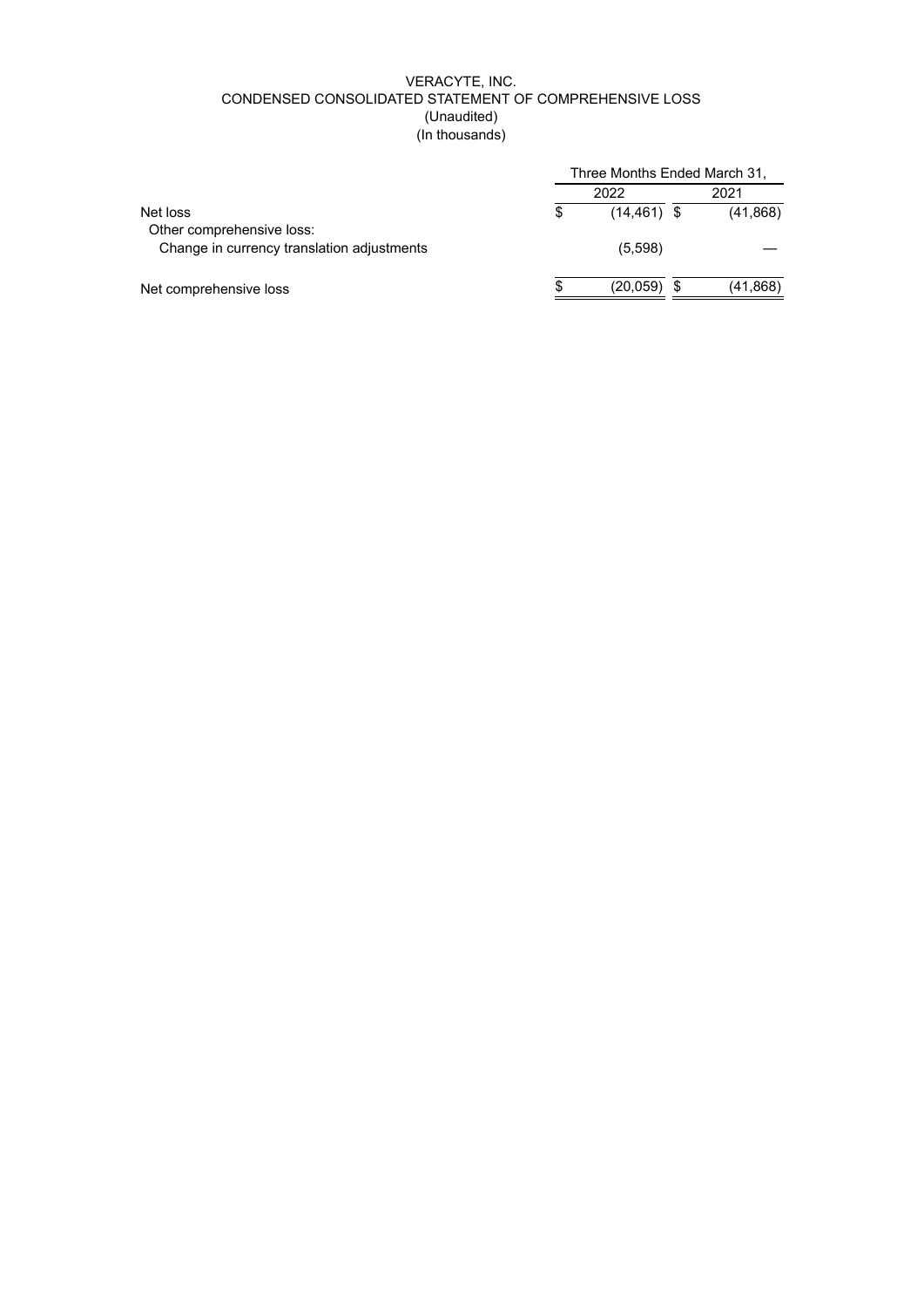# VERACYTE, INC. CONDENSED CONSOLIDATED BALANCE SHEETS (In thousands)

|                                                                      | March 31,<br>2022 |             | December 31.<br>2021 |              |  |
|----------------------------------------------------------------------|-------------------|-------------|----------------------|--------------|--|
|                                                                      |                   | (Unaudited) |                      | (See Note 1) |  |
| Assets                                                               |                   |             |                      |              |  |
| Current assets:                                                      |                   |             |                      |              |  |
| Cash and cash equivalents                                            | \$                | 163,615     | - \$                 | 173,197      |  |
| Accounts receivable                                                  |                   | 42,481      |                      | 41,461       |  |
| Supplies and inventory                                               |                   | 12,372      |                      | 11,225       |  |
| Prepaid expenses and other current assets                            |                   | 20,015      |                      | 17,219       |  |
| Total current assets                                                 |                   | 238,483     |                      | 243,102      |  |
| Property and equipment, net                                          |                   | 16,299      |                      | 15,098       |  |
| Right-of-use assets, operating leases                                |                   | 15,663      |                      | 16,043       |  |
| Intangible assets, net                                               |                   | 196,228     |                      | 202,731      |  |
| Goodwill                                                             |                   | 704,368     |                      | 707,904      |  |
| Restricted cash                                                      |                   | 749         |                      | 749          |  |
| Other assets                                                         |                   | 1,799       |                      | 2,198        |  |
| <b>Total assets</b>                                                  | \$                | 1,173,589   | \$                   | 1,187,825    |  |
| Liabilities and Stockholders' Equity                                 |                   |             |                      |              |  |
| Current liabilities:                                                 |                   |             |                      |              |  |
| Accounts payable                                                     | \$                | 11,273      | - \$                 | 12,360       |  |
| <b>Accrued liabilities</b>                                           |                   | 38,543      |                      | 39,475       |  |
| Current portion of long-term debt                                    |                   | 1,079       |                      | 1,127        |  |
| Current portion of deferred revenue                                  |                   | 4,878       |                      | 4,646        |  |
| Current portion of acquisition-related contingent consideration      |                   | 2,703       |                      | 2,682        |  |
| Current portion of operating lease liabilities                       |                   | 3,849       |                      | 3,630        |  |
| Current portion of other liabilities                                 |                   | 218         |                      | 231          |  |
| <b>Total current liabilities</b>                                     |                   | 62,543      |                      | 64,151       |  |
| Deferred revenue, net of current portion                             |                   | 278         |                      | 343          |  |
| Deferred tax liabilities                                             |                   | 4,983       |                      | 5,592        |  |
| Acquisition-related contingent consideration, net of current portion |                   | 5,732       |                      | 5,722        |  |
| Operating lease liabilities, net of current portion                  |                   | 13,485      |                      | 14,096       |  |
| Other liabilities                                                    |                   | 1,378       |                      | 1,407        |  |
| <b>Total liabilities</b>                                             |                   | 88,399      |                      | 91,311       |  |
| Total stockholders' equity                                           |                   | 1,085,190   |                      | 1,096,514    |  |
| Total liabilities and stockholders' equity                           | \$                | 1,173,589   | \$                   | 1,187,825    |  |

1. The condensed consolidated balance sheet at December 31, 2021 has been derived from the audited financial statements at that date included in the Company's Form 10-K filed with the Securities and Exchange Commission dated February 28, 2022.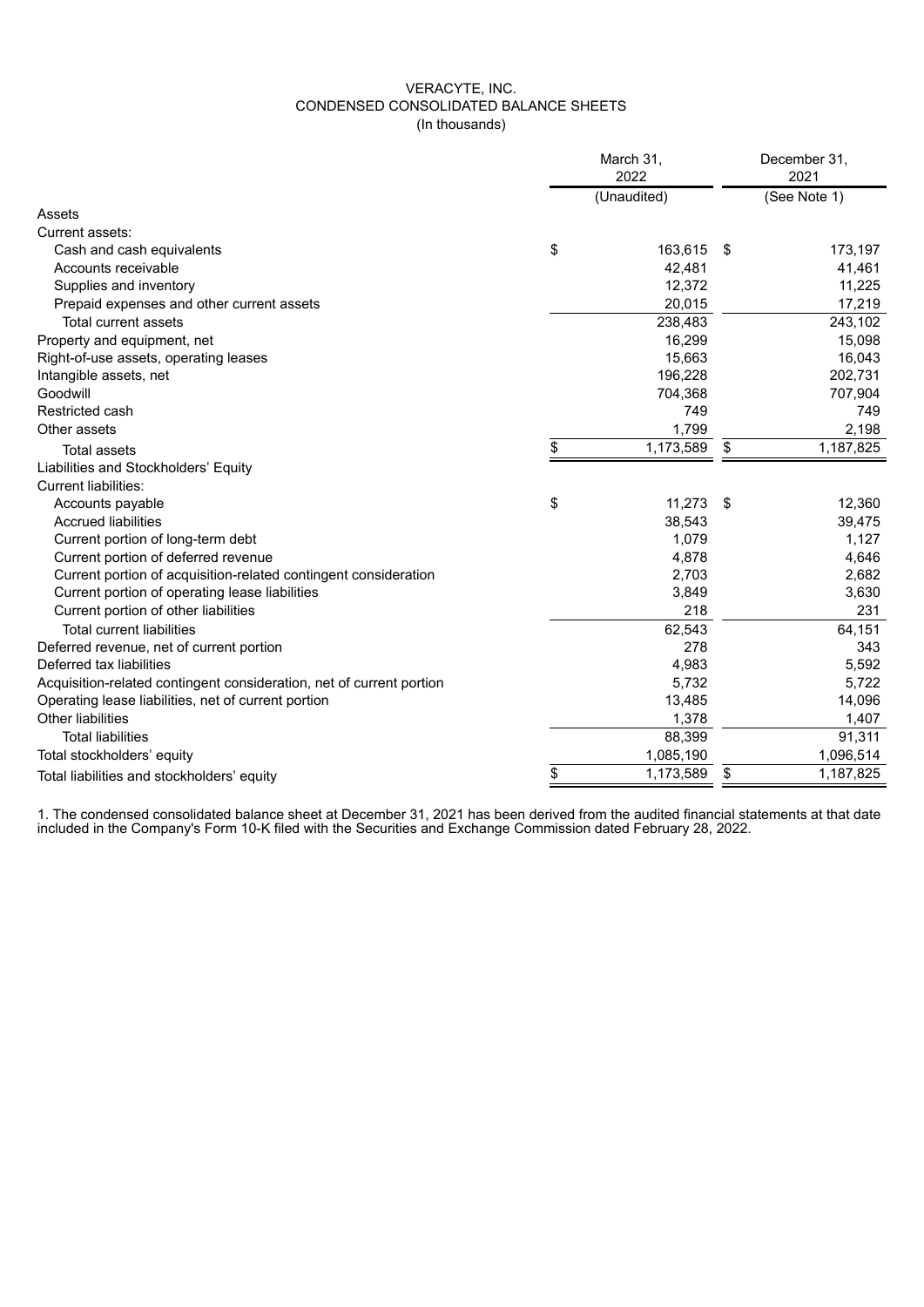# VERACYTE, INC. CONDENSED CONSOLIDATED STATEMENTS OF CASH FLOWS (Unaudited) (in thousands of dollars)

|                                                                                        | Three Months Ended March 31, |                |    |            |
|----------------------------------------------------------------------------------------|------------------------------|----------------|----|------------|
|                                                                                        |                              | 2022           |    | 2021       |
| <b>Operating activities</b>                                                            |                              |                |    |            |
| Net loss                                                                               | \$                           | $(14, 461)$ \$ |    | (41, 868)  |
| Adjustments to reconcile net loss to net cash used in operating activities:            |                              |                |    |            |
| Depreciation and amortization                                                          |                              | 6.556          |    | 2,550      |
| Stock-based compensation                                                               |                              | 6,645          |    | 3,855      |
| Benefit from income taxes                                                              |                              | (3)            |    | (3,795)    |
| Interest on end-of-term debt obligation                                                |                              | 53             |    | 53         |
| Noncash lease expense                                                                  |                              | 587            |    | 258        |
| Revaluation of acquisition-related contingent consideration                            |                              | 31             |    | 192        |
| Effect of foreign currency on operations                                               |                              | 131            |    | 82         |
| Changes in operating assets and liabilities:                                           |                              |                |    |            |
| Accounts receivable                                                                    |                              | (3, 575)       |    | (3,748)    |
| Supplies and inventory                                                                 |                              | (1,201)        |    | (10)       |
| Prepaid expenses and other current assets                                              |                              | (2, 139)       |    | 132        |
| Other assets                                                                           |                              | 451            |    | (58)       |
| Operating lease liabilities                                                            |                              | (597)          |    | (373)      |
| Accounts payable                                                                       |                              | (960)          |    | 1,931      |
| Accrued liabilities and deferred revenue                                               |                              | (390)          |    | 238        |
| Net cash used in operating activities                                                  |                              | (8, 872)       |    | (40, 561)  |
| <b>Investing activities</b>                                                            |                              |                |    |            |
| Acquisition of Decipher Biosciences, net of cash acquired                              |                              |                |    | (574, 411) |
| Purchases of property and equipment                                                    |                              | (2, 453)       |    | (1, 196)   |
| Net cash used in investing activities                                                  |                              | (2, 453)       |    | (575, 607) |
| <b>Financing activities</b>                                                            |                              |                |    |            |
| Proceeds from the issuance of common stock in a public offering, net of issuance costs |                              |                |    | 593,821    |
| Payment of long-term debt                                                              |                              | (100)          |    |            |
| Payment of taxes on vested restricted stock units                                      |                              | (1, 447)       |    | (6,774)    |
| Proceeds from the exercise of common stock options and employee stock purchases        |                              | 3,537          |    | 3,965      |
| Net cash provided by financing activities                                              |                              | 1,990          |    | 591,012    |
| Decrease in cash, cash equivalents and restricted cash                                 |                              | (9, 335)       |    | (25, 156)  |
| Effect of foreign currency on cash, cash equivalents and restricted cash               |                              | (247)          |    |            |
| Net decrease in cash, cash equivalents and restricted cash                             |                              | (9, 582)       |    | (25, 156)  |
| Cash, cash equivalents and restricted cash at beginning of period                      |                              | 173,946        |    | 349,967    |
| Cash, cash equivalents and restricted cash at end of period                            | \$                           | 164,364        | \$ | 324,811    |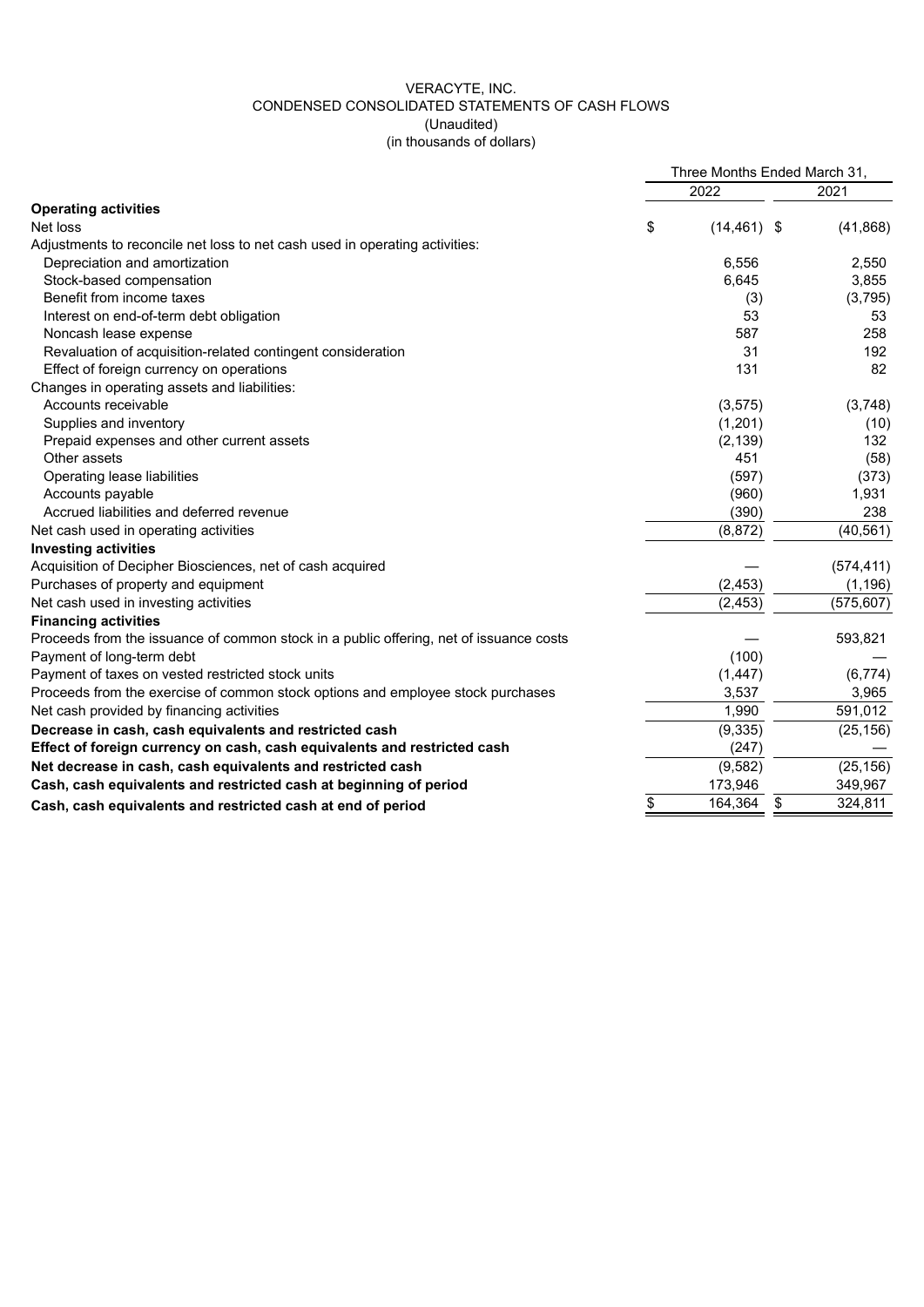# CASH, CASH EQUIVALENTS AND RESTRICTED CASH (Unaudited) (In thousands of dollars)

|                                                  | March 31.<br>2022 | December 31,<br>2021 |         |  |
|--------------------------------------------------|-------------------|----------------------|---------|--|
| Cash and cash equivalents                        | 163.615           |                      | 173.197 |  |
| Restricted cash                                  | 749               |                      | 749     |  |
| Total cash, cash equivalents and restricted cash | 164.364           |                      | 173.946 |  |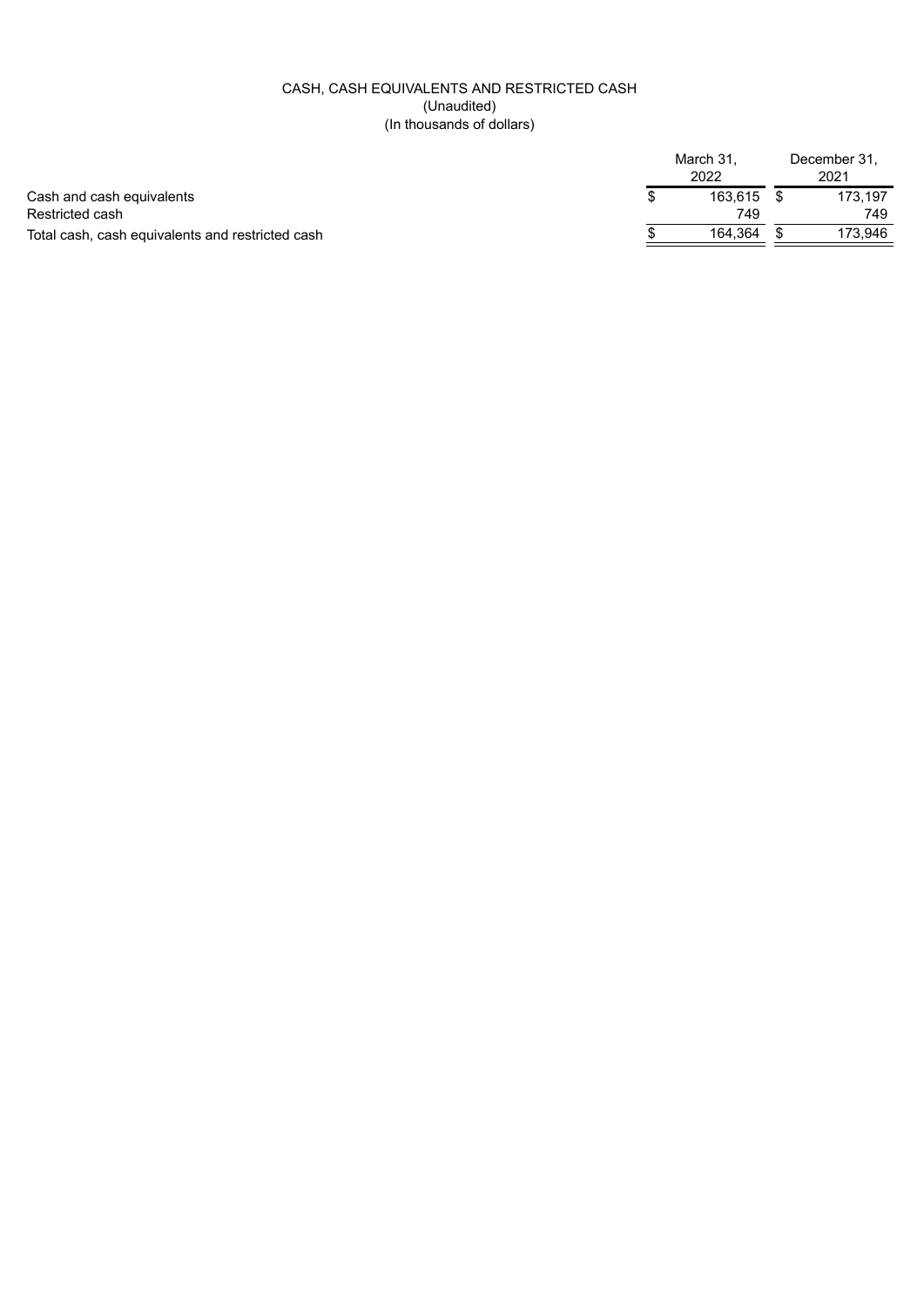# **Reconciliation of U.S. GAAP to Non-GAAP Financial Measures**

(Unaudited)

(In thousands of dollars)

|                                                                |    |               |                                                      |                | <b>Adjustments</b>                                         |          |                                         |
|----------------------------------------------------------------|----|---------------|------------------------------------------------------|----------------|------------------------------------------------------------|----------|-----------------------------------------|
|                                                                |    | <b>GAAP</b>   | <b>Acquisition</b><br><b>Related</b><br>Expenses (1) |                | <b>Intangible Assets</b><br>Amortization<br><b>Expense</b> | Other    | <b>Total Non-GAAP</b><br><b>Measure</b> |
| Three Months Ended March 31, 2022                              |    |               |                                                      |                |                                                            |          |                                         |
| Total revenue                                                  | \$ | 67,783        | \$                                                   | \$             |                                                            | \$<br>\$ | 67,783                                  |
| Cost of testing revenue                                        |    | 17,523        | 53                                                   |                |                                                            |          | 17,470                                  |
| Cost of product revenue                                        |    | 1,575         |                                                      |                |                                                            |          | 1,575                                   |
| Cost of biopharmaceutical and other<br>revenue                 |    | 4,615         | 133                                                  |                |                                                            |          | 4,482                                   |
| Intangible asset amortization (2)                              |    | 4,953         |                                                      |                | 4,953                                                      |          |                                         |
| Gross margin \$                                                |    | 39,117        | 186                                                  |                | 4,953                                                      |          | 44,256                                  |
| Gross margin %                                                 |    | 58 %          |                                                      |                |                                                            |          | 65 %                                    |
|                                                                |    |               | 642                                                  |                |                                                            |          |                                         |
| Research and development                                       |    | 9,166         | 1,216                                                |                |                                                            |          | 8,524                                   |
| Selling and marketing<br>General and administrative            |    | 23,754        | 2,890                                                |                |                                                            |          | 22,538                                  |
| Intangible asset amortization                                  |    | 20,912<br>533 |                                                      |                | 533                                                        |          | 18,022                                  |
| Total operating expenses excluding<br>cost of revenue (3)      |    | 54,365        | 4,748                                                |                | 533                                                        |          | 49,084                                  |
| Loss from operations                                           | \$ | (15, 248)     | \$<br>4,934                                          | $\mathfrak{s}$ | 5,486                                                      | \$<br>\$ | (4,828)                                 |
|                                                                |    |               |                                                      |                |                                                            |          |                                         |
| Three Months Ended March 31, 2021                              |    |               |                                                      |                |                                                            |          |                                         |
| Total revenue                                                  | \$ | 36,703        | \$                                                   | \$             |                                                            | \$<br>\$ | 36,703                                  |
| Cost of testing revenue                                        |    | 10,832        |                                                      |                |                                                            |          | 10,832                                  |
| Cost of product revenue<br>Cost of biopharmaceutical and other |    | 1,490         |                                                      |                |                                                            |          | 1,490                                   |
| revenue                                                        |    | 81            |                                                      |                |                                                            |          | 81                                      |
| Intangible asset amortization (2)                              |    | 1,636         |                                                      |                | 1,636                                                      |          |                                         |
| Gross margin \$                                                |    | 22,664        |                                                      |                | 1,636                                                      |          | 24,300                                  |
| Gross margin %                                                 |    | 62 %          |                                                      |                |                                                            |          | 66 %                                    |
| Research and development                                       |    | 5,336         | 1                                                    |                |                                                            |          | 5,335                                   |
| Selling and marketing                                          |    | 16,296        | 57                                                   |                |                                                            |          | 16,239                                  |
| General and administrative                                     |    | 46,282        | 35,988                                               |                |                                                            |          | 10,294                                  |
| Intangible asset amortization                                  |    | 165           |                                                      |                | 165                                                        |          |                                         |
| Total operating expenses excluding<br>cost of revenue (3)      |    | 68,079        | 36,046                                               |                | 165                                                        |          | 31,868                                  |
| Loss from operations                                           | \$ | (45, 415)     | \$<br>36,046                                         | \$             | 1,801                                                      | \$<br>\$ | (7, 568)                                |

1. Includes transaction related expenses as well as post-combination compensation expenses. 2021 adjustments consist primarily of transaction-related expenses associated with the acquisition of Decipher Biosciences. 2022 adjustments consist primarily of postcombination compensation expenses associated with the acquisition of HalioDx.